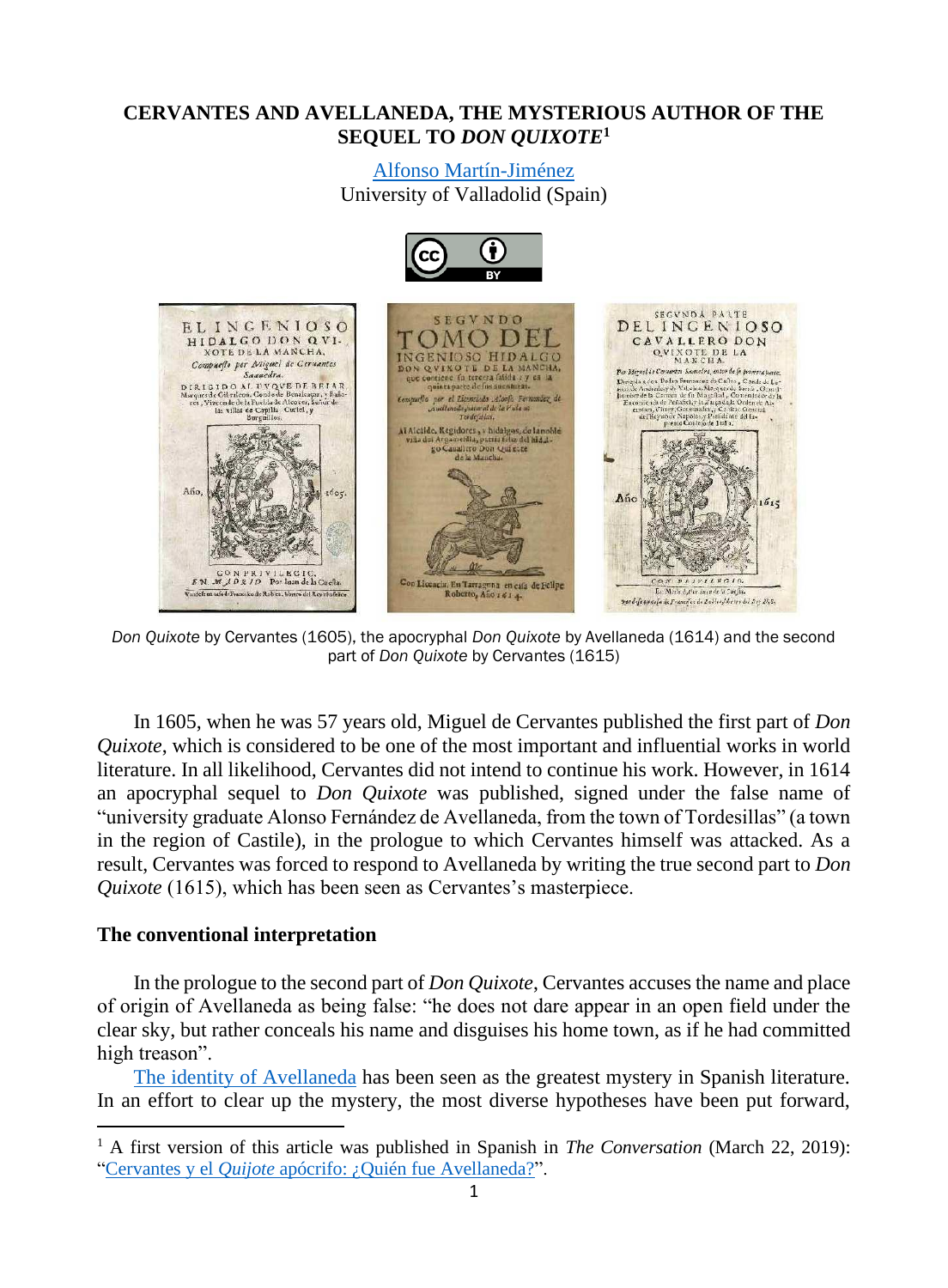many of which are absurd. This has led to many people believing that it is impossible to unearth the truth.

In 1614, when Cervantes had written the first 58 chapters of the second part of *Don Quixote*, he was aware that the apocryphal version had been published. Cervantes mentions Avellaneda's book in chapter 59 of the second part, which contains 74. Since the first 58 chapters contain clear allusions to Avellaneda's *Don Quixote*, it has been assumed that Cervantes made changes to them in order to refer to the apocryphal work.

As a result, [scholars tend to say](http://uvadoc.uva.es/handle/10324/4564) that there is insufficient evidence concerning the identity of Avellaneda, and that Cervantes wrote the first 58 chapters of the second part of his *Don Quixote* before learning of the apocryphal version. Nevertheless, both claims are false, and we are now in a position to know what really happened.

## **Cervantes and Pasamonte**

In the first part of *Don Quixote*, Cervantes clearly attacked two figures: the successful Spanish playwright Lope de Vega and Jerónimo de Pasamonte. The latter was a soldier from the region of Aragon who took part, as did Cervantes, in the battle of Lepanto (1571).



*[The Battle of Lepanto](https://en.wikipedia.org/wiki/Battle_of_Lepanto)* by anonymous

[Martín de Riquer,](https://es.wikipedia.org/wiki/Mart%C3%ADn_de_Riquer) an academic at the Royal Spanish Academy of the Language, cautiously proposed that Jerónimo de Pasamonte could be Avellaneda, and [other discoveries](http://alfonsomartinjimenez.blogs.uva.es/enlaces/cervates-avellaneda-pasamonte-y-lope-de-vega/) have confirmed his intuition.

Cervantes behaved heroically in the battle of Lepanto since, despite being ill, he insisted on fighting and was eventually wounded several times.

Shortly afterwards, in 1574, Pasamonte was taken prisoner by the Turks and spent eighteen years in captivity, being forced to row as a galley slave on a Turkish galley. Upon his release, he returned to Spain and finished his autobiography, known as *[Life and Works](http://www.cervantesvirtual.com/obra/vida-y-trabajos/)*.

When writing about the capture of La Goleta (1573) in his *Life and Works*, where there was in fact no actual battle, Pasamonte claimed to have acted as heroically as Cervantes at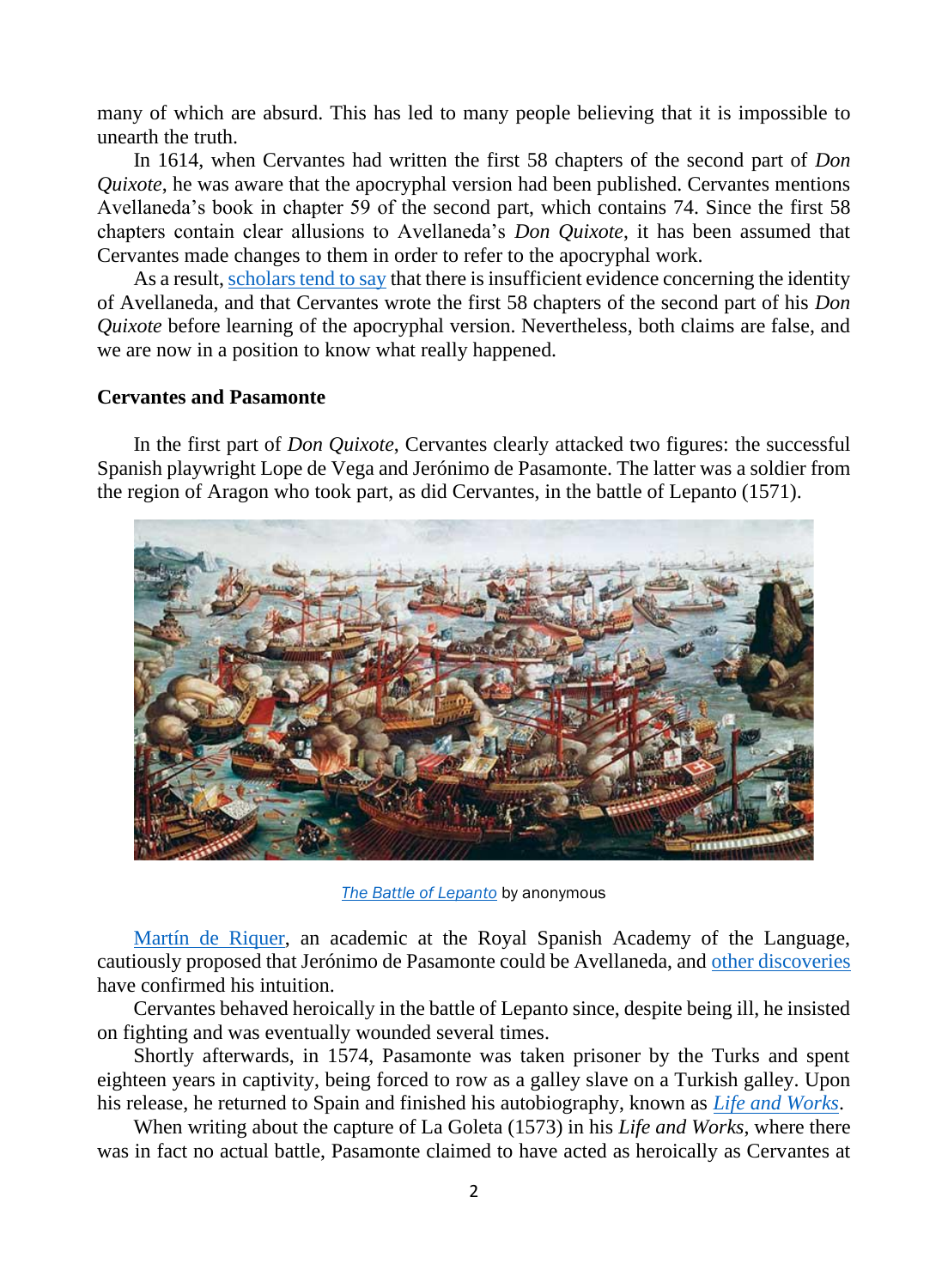the battle of Lepanto. Pasamonte circulated copies of his autobiography in manuscripts (in other words, in hand-written bound books, which was very common at the time, and which were passed around from person to person).

Cervantes read it and after seeing how Pasamonte had usurped his heroic deeds, satirised it in the first part of *Don Quixote*, turning him into Ginés de Pasamonte, the galley slave, who is presented as a liar, a cheat, a coward and a thief, and by having him gravely insulted by Don Quixote and Sancho.



Don Quixote gets angry with Ginés de Pasamonte (José Jiménez Aranda, 1905)

## **The revenge of Pasamonte**

This is undoubtedly how things happened: Jerónimo de Pasamonte read the first part of *Don Quixote*, and sought to take revenge on Cervantes. To do this, he subsequently wrote a sequel to *Don Quixote* with the intention of robbing Cervantes of his earnings from the second part. In order not to be linked to Cervantes' galley slave, he then signed it under a false name.

In his prologue, Avellaneda pointed out that Cervantes, in the first part of *Don Quixote*, had attacked two people; Lope de Vega and himself, and that the offence against his person had been made through "voluntary synonyms", which is undoubtedly a reference to the name and surname of Ginés de Pasamonte, which were so similar to those of Jerónimo de Pasamonte.

In his work, Avellaneda praised the Brotherhood of the Blessed Rosary of Calatayud (a town in Aragon). This is a key fact since it indicates that Avellaneda had heard of this brotherhood and that he held it in high esteem.

None of those who have been put forward as possible authors of the apocryphal *Don Quixote* could have been aware of the existence of said brotherhood nor would they have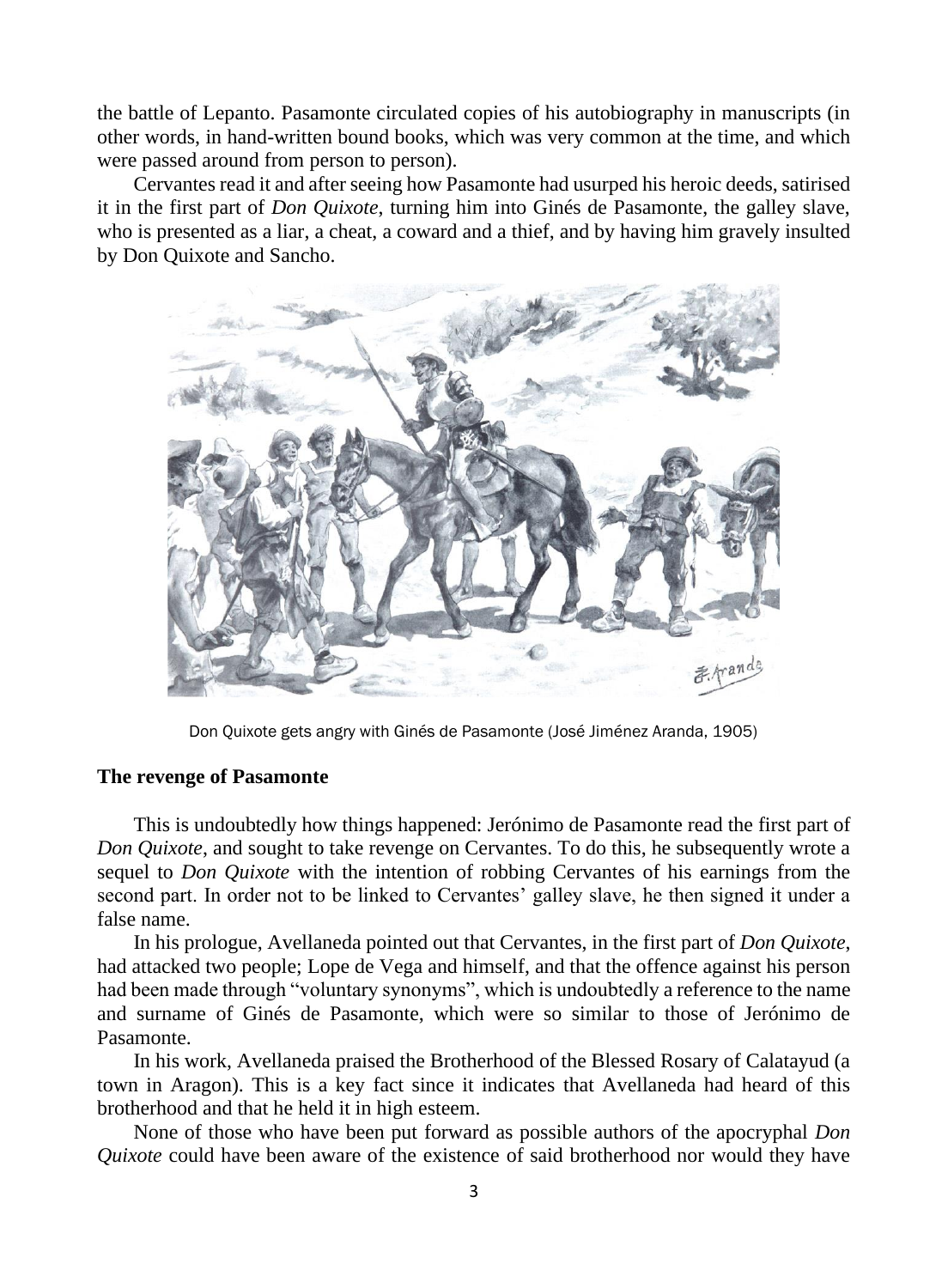had any reason to praise it, with one sole exception; the man from Aragon, Jerónimo de Pasamonte, who explained in his *Life and Works* that he had joined the brotherhood at age thirteen, and that he had always held it in the highest regard.

#### **Cervantes reads his sequel**

Towards 1611, Avellaneda circulated copies of his apocryphal manuscript. Cervantes read it and quickly recognised the true author. In 1613, when he was 66 years old, Cervantes published his *Exemplary Novels*. In some of them, he made clear joint references to Pasamonte's manuscripts of *Life and Works* and to Avellaneda's *Don Quixote*. Cervantes mocked the episodes and expressions in the two manuscripts in order to show that they belonged to the same author.

These insinuations [show two things:](http://alfonsomartinjimenez.blogs.uva.es/files/2019/03/Cervantes-y-Avellaneda-1616-2016.-Presunciones-y-certidumbres.pdf)

- Firstly, Cervantes was familiar with the manuscript of the apocryphal *Don Quixote* prior to writing the second part of his own *Don Quixote* (which certainly spurred him to write it).
- Secondly, Cervantes believed that Avellaneda was Pasamonte. In the unlikely event that Cervantes was mistaken, his conviction would still prove essential for understanding the second part of his *Don Quixote*.

### **Cervantes imitated his imitator**

At that time, there was no such thing as author's rights, and Cervantes would have been unable to take legal action against Avellaneda for having continued the first part of *Don Quixote*. As a result, and as he was getting old, he was forced to write the true second part of *Don Quixote*. In order to take his revenge on Avellaneda, he decided to do the same thing as the former had done: Cervantes imitated Avellaneda's episodes of *Don Quixote*.

When composing the real second part of *Don Quixote*, Cervantes had before him Avellaneda's manuscript. He did not want to mention the manuscript so as not to give it undue publicity, but he did use it. Cervantes did not simply write a mean-spirited imitation; quite the opposite, he opted to improve Avellaneda's episodes, to poke fun at them and to amend those features which Avellaneda had endowed Don Quixote and Sancho with. The result of this imitation was an extraordinary work.

As a result, [the whole of the second part of Cervantes's](http://alfonsomartinjimenez.blogs.uva.es/publicaciones-en-internet/libro/) *Don Quixote* is a satirical or [corrective imitation of Avellaneda's](http://alfonsomartinjimenez.blogs.uva.es/publicaciones-en-internet/libro/) *Don Quixote*.

#### **Cervantes hinted at Avellaneda's true identity**

When Cervantes was writing chapter 58 of the second part of his *Don Quixote*, he knew that the apocryphal *Don Quixote* had been published, meaning that the matter had taken on a more serious turn. As a result, he decided to mention it for the first time in chapter 59, and later harshly criticised it: "It is so bad that even if I were deliberately to write it any worse I would be unable to do so" (chapter 70).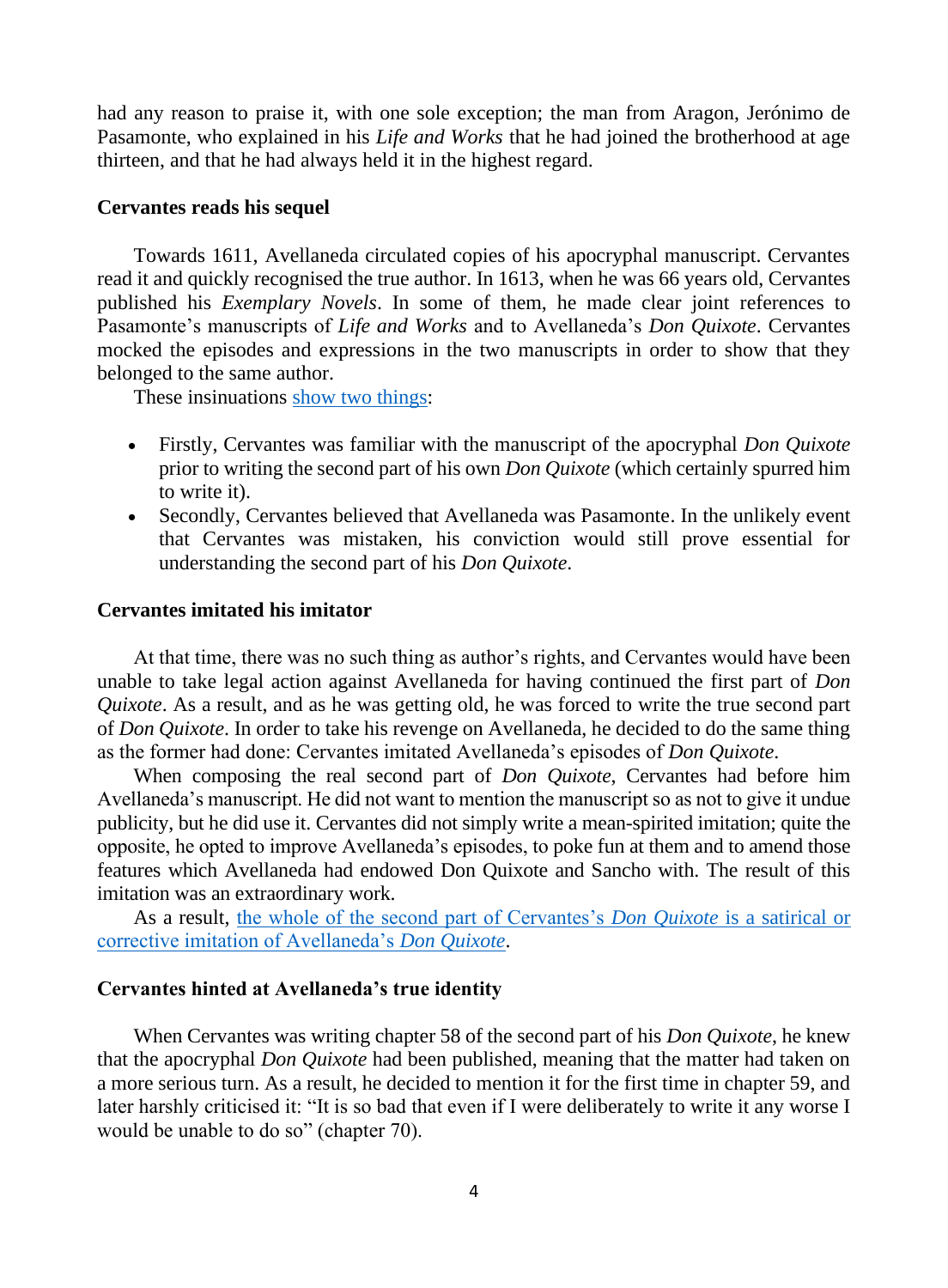

Don Quixote's sword against Avellaneda's book (Gustave Doré, 1863)

Moreover, Cervantes hinted at Avellaneda's true identity. At the end of the book, Avellaneda had announced that he would once again continue to write the history of Don Quixote, and Cervantes wanted to prevent this. He therefore inferred to Avellaneda that he knew his real identity, and that he could denounce him if he insisted on continuing with the history of Don Quixote.

In order to make it plain to Avellaneda that he had recognised him, Cervantes stated four times that he was from Aragon (*aragonés*):

"…his tongue is *aragonés*" (chapter 59).

"…they truly thought that these were the real Don Quixote and Sancho, and not those who were described by their *aragonés* author" (chapter 59).

"I would bet that they have read our story and even that of the *aragonés*, which has recently been printed" (chapter 61).

"…the second part of the history of Don Quixote de la Mancha, not written by Cide Hamete, its first author, but by an *aragonés*, who says he is from Tordesillas" (chapter 70).

Above all, he pointed to Avellaneda's real first name. In chapter 59, Don Quixote meets a character who has in his hands the recently published apocryphal book. On seeing Cervantes' Don Quixote, this character recognises him as the real one: